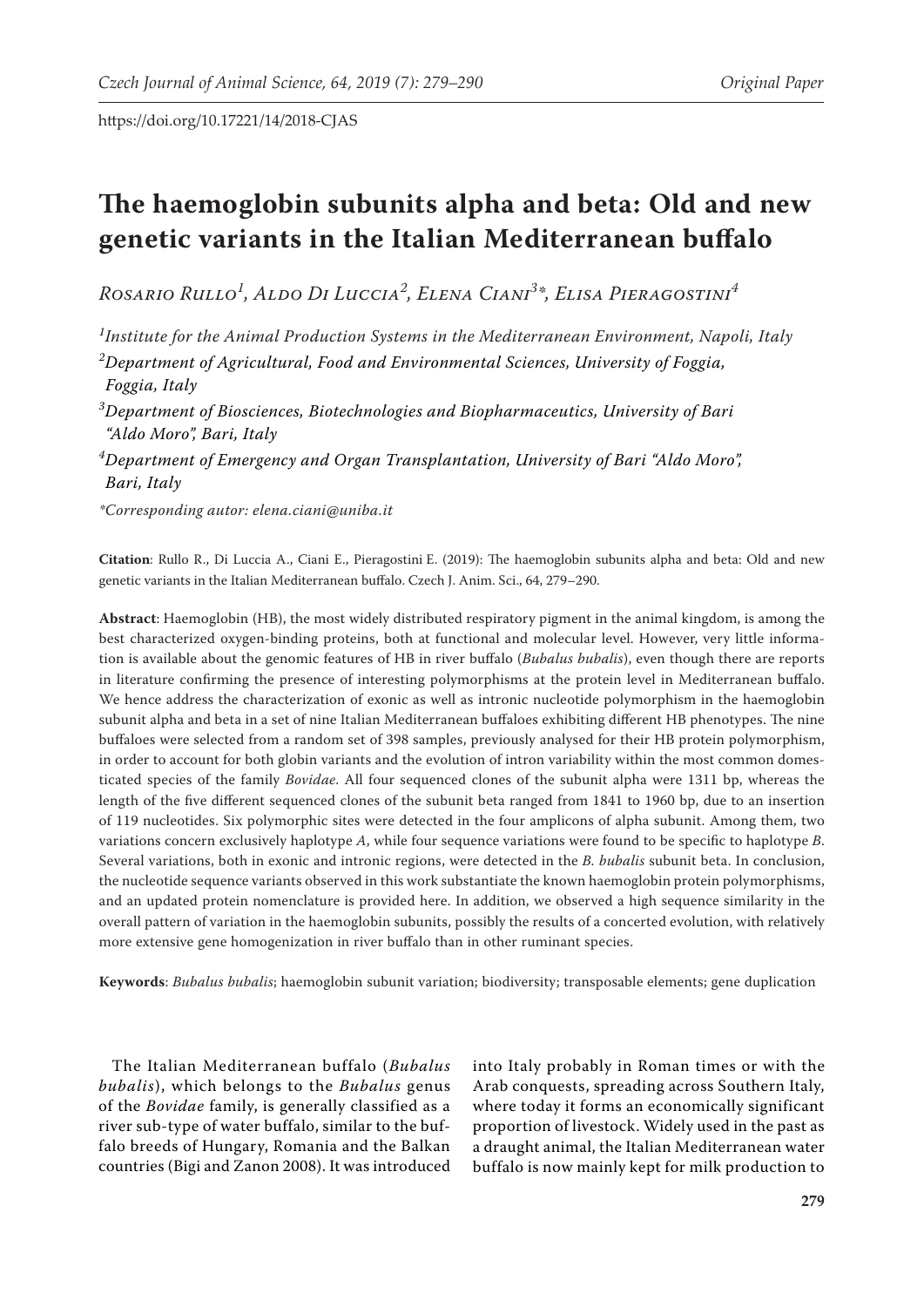make mozzarella cheese. A herd-book was opened in 1980, and the breed was officially recognised in 2000. Since then, as selection pressure has focused mainly on milk production, it may be assumed that its genetic variability has been decreasing. As is widely known, a decrease in genetic diversity can, in the long run, limit the ability of populations to adapt to future environmental changes. In recent years, growing attention has focused on functional genetics, an area that is recurrently included amongst animal breeding research priorities. Thanks to its accessibility and obvious biological importance, haemoglobin has been one of the most studied polymorphisms in vertebrate species since the infancy of both population and evolutionary genetics. The functional effect of the haemoglobin phenotype on haematological patterns has been demonstrated in humans as well as in mammalian species (Pieragostini et al. 2010). Four statements are crucial to our research mindset. First, being the most widely-distributed respiratory pigment in the animal kingdom, haemoglobin is the best characterized oxygen-binding protein, both at functional and molecular level. Secondly, genetic diversity is generally quantified by alleles and genotype frequencies at one or more loci. Thirdly, though the structure and organization of haemoglobin subunit clusters has been reported in many species, very little information is available about the genomic features of river buffalo. Finally, interesting protein polymorphisms in the haemoglobin genetic system have been found in Mediterranean buffalo (Di Luccia et al. 1991a; Iorio et al*.* 2004).

Thus, our research moved toward the genetic characterization of exonic as well as intronic polymorphism in the subunits alpha and beta, in order to account for both globin variants and the evolution of intron variability within the most common domesticated species of the family *Bovidae*.

## **MATERIAL AND METHODS**

*Nomenclature*. The nucleotide sequences of all the buffalo's haemoglobin alpha and beta subunits have been deposited in the EMBL/GenBank DNA database and the accession numbers are listed in Table 1. Parts A and B of Table 1 show the gene names as well as the protein denominations reported according to the National Center for Biotechnology Information guidelines (Murphy et al. 2006). As shown in Figure 1, the subunits in haplotype *A* and those in haplotype *B* encode four different globin chains in total, namely αS and αN the former, and αI and αK the latter. Within subunits encoded by haplotype *A*, αS differs from αN at two amino acid positions (Leu130Phe and Ser132Asn). These replacements are not present in the alpha globin subunits encoded by haplotype *B*; in addition, both αS and αN differ from αI and αK at the amino acid residue 65 (Ala65Asn) (Ferranti et al. 2001). As for the subunits encoded by genes of haplotype *B*, αI and αK exhibit a single amino acid substitution each, namely Ile11Val and Gln12Lys, respectively. Finally, as for the beta globin cluster, only two adult beta globin chains



Haplotype *A*

Figure 1. Schematic representation of the alpha subunits (haplotypes *A* and *B*) from *B. bubalis.* Current name of gene, and the corresponding protein, are indicated on the top, and bottom, respectively. Only variant positions of the amino acid sequence are indicated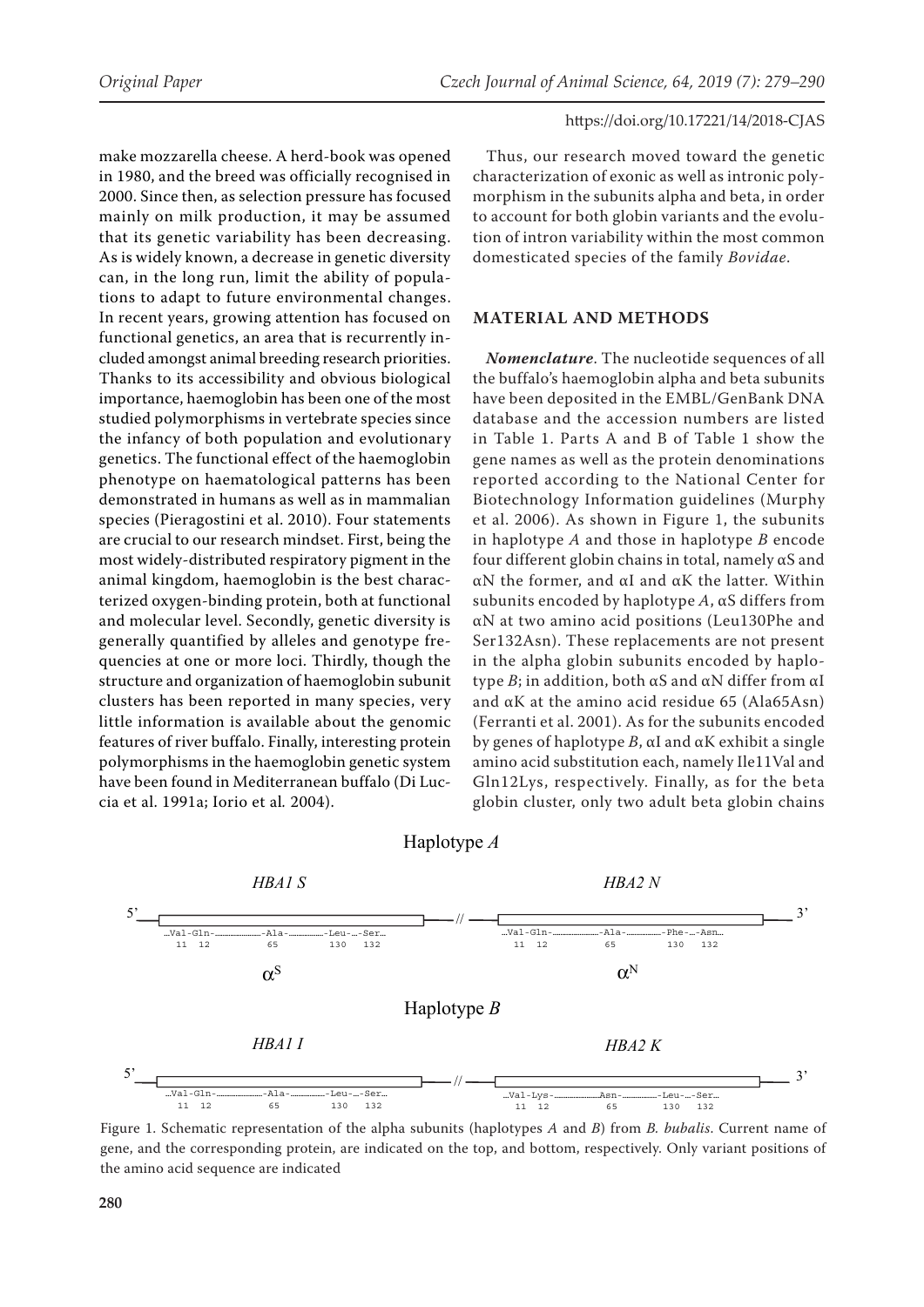|                  |                        |                |                                   |                                         |      |                              |                                               |       |                           | nits alpha and beta. (The gene and protein variants have been named using as superscript letter the letter code indicating the substitution in the mature protein consequent<br>to the mutation in the codons (Table 2). The superscript letter S assigned to the HB phenotype indicates the presence of the slow electrophoretic mobility of HB's carrying<br>the $\beta^1$ variant; the phenotypes are obviously named according to the homozygosity at HBB subunits and to the fact that HBA diplotypes exhibit equal or different subunits) |
|------------------|------------------------|----------------|-----------------------------------|-----------------------------------------|------|------------------------------|-----------------------------------------------|-------|---------------------------|-------------------------------------------------------------------------------------------------------------------------------------------------------------------------------------------------------------------------------------------------------------------------------------------------------------------------------------------------------------------------------------------------------------------------------------------------------------------------------------------------------------------------------------------------|
|                  |                        | Part A (genes) |                                   |                                         |      | Part B (proteins)            |                                               |       |                           | Part C                                                                                                                                                                                                                                                                                                                                                                                                                                                                                                                                          |
| Subunit<br>alpha | S<br>S                 | beta           | Accession subunit Accession<br>Ź. | HB previous HB new<br>name <sup>1</sup> | name | tetramer<br>HB               | globin chain responsi-<br>ble for the HB name | alpha | diplotype phenotype<br>ΗB | per phenotype<br>HB tetramer                                                                                                                                                                                                                                                                                                                                                                                                                                                                                                                    |
| HBA1S            | A1242731 HBBA AM886147 |                |                                   | HB1                                     |      | HBS $\alpha_2^S \beta_{2}^A$ | s<br>g                                        |       | $\mathbb A$               | $\alpha^{\textrm{S}}_{\textrm{2}}\beta^{\textrm{A}}_{\textrm{2}}, \alpha^{\textrm{N}}_{\textrm{2}}\beta^{\textrm{A}}_{\textrm{2}}$                                                                                                                                                                                                                                                                                                                                                                                                              |

|                  |          | Part A (genes) |                                   |                                         |                         | Part B (proteins)                                                                                  |                                                                                    |                    |                                                               | Part C                                                                                                                                                                                                                                                                                                                                                                                                                                                                                                                                                                                                                                                                                    |
|------------------|----------|----------------|-----------------------------------|-----------------------------------------|-------------------------|----------------------------------------------------------------------------------------------------|------------------------------------------------------------------------------------|--------------------|---------------------------------------------------------------|-------------------------------------------------------------------------------------------------------------------------------------------------------------------------------------------------------------------------------------------------------------------------------------------------------------------------------------------------------------------------------------------------------------------------------------------------------------------------------------------------------------------------------------------------------------------------------------------------------------------------------------------------------------------------------------------|
| Subunit<br>alpha | Ż.       | beta           | Accession subunit Accession<br>ż. | HB previous HB new<br>$\mathrm{name}^1$ | name                    | tetramer<br>HB                                                                                     | globin chain responsi-<br>ble for the HB name                                      | diplotype<br>alpha | phenotype<br>HB                                               | per phenotype<br>HB tetramer                                                                                                                                                                                                                                                                                                                                                                                                                                                                                                                                                                                                                                                              |
| HBA1 S           | AJ242731 |                | HBBA AM886147                     | HB <sub>3</sub><br>HB1                  | HB N<br>HB <sub>S</sub> | $\alpha_{\;\;2}^N\beta_{\;\;2}^A$<br>$\alpha_{_2}^{\textrm{S}}\beta_{_2}^{\textrm{A}}$             | $\alpha^5$<br>್ದ                                                                   | AA                 | AA <sup>S</sup><br>$\mathcal{A}$                              | $\alpha^{\mathrm{S}}\beta^{\mathrm{A}}_{\phantom{1}2},\,\alpha^{\mathrm{N}}\beta^{\mathrm{A}}_{\phantom{1}2},\,\alpha^{\mathrm{S}}\beta^{\mathrm{T}}_{\phantom{1}2},\,\alpha^{\mathrm{N}}\beta^{\mathrm{T}}_{\phantom{1}2}$<br>$\alpha^S, \beta^A, \alpha^N, \beta^A$                                                                                                                                                                                                                                                                                                                                                                                                                     |
| HBA2N            | AJ242733 |                | HBB T AM886148                    | HB <sub>2</sub><br>HB4                  | HB K<br>HB <sub>I</sub> | $\alpha^K_{\;\;2} \beta^A_{\;\;2}$<br>$\alpha^I_{2}\beta^A_{2}$                                    | $\alpha^{K}$<br>ರ                                                                  |                    | $A^S A^S$<br>$\mathbb{A}\mathbb{B}$                           | $\alpha^S, \beta^A, \; , \; \alpha^N, \beta^A, \; \alpha^I, \beta^A, \; \alpha^K, \beta^A$<br>$\alpha^{\textrm{S}}_{\textrm{2}}\beta^{\textrm{T}}_{\textrm{2}},\alpha^{\textrm{N}}_{\textrm{2}}\beta^{\textrm{T}}_{\textrm{2}}$                                                                                                                                                                                                                                                                                                                                                                                                                                                           |
| HBA11            | AJ242732 |                | HBB G AM886151                    | HB <sub>1s</sub><br>HB <sub>3s</sub>    | <b>TN SH</b><br>HB ST   | $\alpha_{\;\;2}^{\rm N}\beta_{\;\;2}^{\rm T}$<br>$\alpha^{\rm S}_{\;\;2} \beta^{\rm T}_{\;\;2}$    | $\alpha^N$ and $\beta^T$<br>$\alpha^s$ and $\beta^T$                               | AB                 | $\rm{A}\rm{B}\rm{\,\AA}^{\rm{S}}\rm{B}^{\rm{S}}$<br>$A^{SBS}$ | $\alpha_{\,2}^{\rm x}\beta_{\,2}^{\rm A},\,\alpha_{\,2}^{\rm N}\beta_{\,2}^{\rm A},\,\alpha_{\,2}^{\rm I}\beta_{\,2}^{\rm A},\,\alpha_{\,2}^{\rm K}\beta_{\,2}^{\rm A},\\ \alpha_{\,2}^{\rm x}\beta_{\,2}^{\rm T},\,\alpha_{\,2}^{\rm N}\beta_{\,2}^{\rm T},\,\alpha_{\,2}^{\rm V}\beta_{\,2}^{\rm T}$<br>$\alpha^{\scriptscriptstyle{{\mathrm{S}}}}\beta^{\scriptscriptstyle{{\mathrm{T}}}}_{\;\_2},\,\alpha^{\scriptscriptstyle{{\mathrm{N}}}}\beta^{\scriptscriptstyle{{\mathrm{T}}}}_{\;\_2},\,\alpha^{\scriptscriptstyle{{\mathrm{I}}}}\beta^{\scriptscriptstyle{{\mathrm{T}}}}_{\;\_2},\,\alpha^{\scriptscriptstyle{{\mathrm{K}}}}\beta^{\scriptscriptstyle{{\mathrm{T}}}}_{\;\_2}$ |
| HBA2K            | AJ242734 | $HBB E$        | AM886150                          | HB <sub>2s</sub><br>HB4s                | HB KT<br>HB IT          | $\alpha^K_{\phantom{K}2}\beta^T_{\phantom{T}2}$<br>$\alpha^{\text{I}}{}_{2}\beta^{\text{T}}{}_{2}$ | $\alpha^{\rm K}$ and $\beta^{\rm T}$<br>$\alpha^{\text{I}}$ and $\beta^{\text{T}}$ | <b>BB</b>          | BB <sup>S</sup><br>BB                                         | $\alpha^I_{\phantom{I}2}\beta^A_{\phantom{A}2} \,,\, \alpha^K_{\phantom{K}2}\beta^A_{\phantom{A}2} \,,\, \alpha^I_{\phantom{I}2}\beta^T_{\phantom{I}2} \,,\, \alpha^K_{\phantom{K}2}\beta^T_{\phantom{I}2}$<br>$\alpha^I_{~2}\beta^A_{~2}$ , $\alpha^K_{~2}\beta^A_{~2}$                                                                                                                                                                                                                                                                                                                                                                                                                  |
|                  |          | HBBP           | AM886149                          | <b>HBG</b><br>HBE                       | HB G<br>HBE             | $\alpha_{\,\,2}^{\rm S}\,\gamma_{\,2}$<br>$\alpha_{_{\,2}}^{\rm S} \epsilon_{_{\,2}}$              |                                                                                    |                    | $B^{s}B^{s}$                                                  | $\alpha^{\rm I}{}_{2}\beta^{\rm T}{}_{2}$ , $\alpha^{\rm K}{}_{2}\beta^{\rm T}{}_{2}$                                                                                                                                                                                                                                                                                                                                                                                                                                                                                                                                                                                                     |

 $^1$  Iorio et al.  $\left( 2004\right)$ 1Iorio et al. (2004)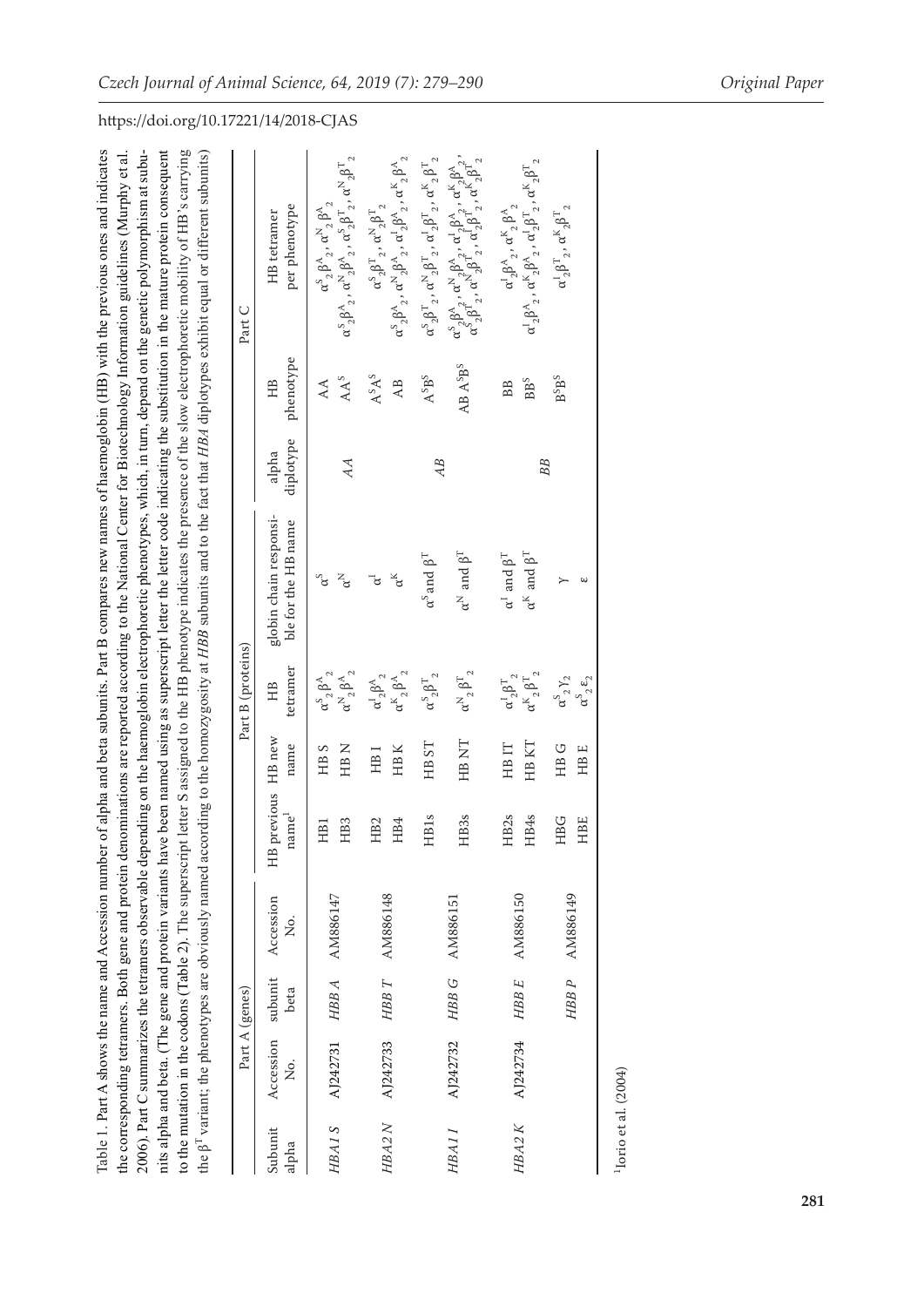| ٢<br>j                                                             |             |
|--------------------------------------------------------------------|-------------|
| taminor ar ronortod in the                                         |             |
|                                                                    |             |
|                                                                    |             |
| ;<br>;<br>;                                                        |             |
|                                                                    |             |
|                                                                    |             |
| $\frac{1}{2}$                                                      |             |
|                                                                    |             |
|                                                                    |             |
| $\sim$ and $\sim$ $\sim$<br>ζ                                      |             |
| <b>ANTIA SCART AND</b>                                             |             |
|                                                                    |             |
| Ç                                                                  |             |
|                                                                    |             |
|                                                                    |             |
|                                                                    |             |
|                                                                    |             |
| white course.                                                      |             |
|                                                                    |             |
|                                                                    |             |
| eiding in the alpha cubunity of the bagmor obin genes in Routing   |             |
|                                                                    |             |
|                                                                    |             |
|                                                                    |             |
|                                                                    |             |
|                                                                    |             |
| ֖֖֖֖֖֖֖֖֖ׅׅ֪֪ׅ֪֪ׅ֪֪ׅ֪֪֪֪֪֪֪ׅ֖֚֚֚֚֚֚֚֚֚֚֚֚֚֚֚֚֚֚֚֚֚֚֚֚֚֚֬֝֓֞֓֞<br>í |             |
| )<br>}<br>}<br>ì                                                   |             |
|                                                                    |             |
| í                                                                  |             |
| $\ddot{\phantom{a}}$                                               |             |
|                                                                    |             |
|                                                                    |             |
| ;<br>;<br>;                                                        |             |
|                                                                    |             |
| しつせつ アクスミューア えり じょう ブラフ                                            |             |
|                                                                    |             |
| i                                                                  |             |
| -<br>1<br>1<br>ٔ                                                   |             |
|                                                                    | i           |
| r<br>Tala                                                          | $-$ on<br>Ć |

| <b>OCTIDaIIN Waterbast</b> |                    |               |                                                                                                                                                                            |                                                                                                                                                                                |                                                                                                                                                                                                                                                                                                                                                                                                                             |                                       |                                        |                                 |                                      |                                           |                                                                                                                                          |                                                 |                          |
|----------------------------|--------------------|---------------|----------------------------------------------------------------------------------------------------------------------------------------------------------------------------|--------------------------------------------------------------------------------------------------------------------------------------------------------------------------------|-----------------------------------------------------------------------------------------------------------------------------------------------------------------------------------------------------------------------------------------------------------------------------------------------------------------------------------------------------------------------------------------------------------------------------|---------------------------------------|----------------------------------------|---------------------------------|--------------------------------------|-------------------------------------------|------------------------------------------------------------------------------------------------------------------------------------------|-------------------------------------------------|--------------------------|
| Farmed species             | a Subunits         | Accession No. |                                                                                                                                                                            |                                                                                                                                                                                |                                                                                                                                                                                                                                                                                                                                                                                                                             |                                       |                                        | Codon                           |                                      |                                           |                                                                                                                                          |                                                 |                          |
|                            |                    |               | $\infty$                                                                                                                                                                   | $\circ$                                                                                                                                                                        | $\Box$                                                                                                                                                                                                                                                                                                                                                                                                                      | $12\,$                                | 24                                     | 65                              | $\mathbb{Z}$                         | $\delta$                                  | 116                                                                                                                                      | 130                                             | 132                      |
|                            | HBA1 S             | AJ242731      |                                                                                                                                                                            |                                                                                                                                                                                |                                                                                                                                                                                                                                                                                                                                                                                                                             |                                       |                                        |                                 |                                      |                                           |                                                                                                                                          |                                                 |                          |
|                            | HBA <sub>2</sub> N | AJ242733      |                                                                                                                                                                            |                                                                                                                                                                                |                                                                                                                                                                                                                                                                                                                                                                                                                             |                                       |                                        |                                 |                                      |                                           |                                                                                                                                          |                                                 |                          |
| <b>Bubalus</b> bubalis     | HBA1 I             | AJ242732      | $\begin{array}{l}\n\text{AAG} \\ \text{Lys} \\ \text{AAG} \\ \text{Lys} \\ \text{AAG} \\ \text{Lys} \\ \text{AAG} \\ \text{AAG} \\ \text{Lys} \\ \text{AAG} \n\end{array}$ | $\begin{array}{l} \texttt{AGC} \\ \texttt{Ser} \\ \texttt{AGC} \\ \texttt{AGC} \\ \texttt{AGC} \\ \texttt{AGC} \\ \texttt{AGC} \\ \texttt{AGC} \\ \texttt{AGC} \\ \end{array}$ | $rac{1}{\sqrt{2}}$<br>$rac{1}{\sqrt{2}}$<br>$rac{1}{\sqrt{2}}$<br>$rac{1}{\sqrt{2}}$<br>$rac{1}{\sqrt{2}}$<br>$rac{1}{\sqrt{2}}$<br>$rac{1}{\sqrt{2}}$                                                                                                                                                                                                                                                                      |                                       | GAT<br>Asp<br>GAT<br>GAT<br>GAT<br>GAT | <b>SCC</b><br>SCC<br>As Ass     |                                      | CAC<br>His CAC<br>CAC<br>CAC<br>CAC<br>CH | AAT<br>Asn<br>AST<br>AST<br>AST<br>AST<br>AST<br>AST                                                                                     | THE PART PLAN<br>THE PART PLAN<br>THE PART PLAN |                          |
|                            | HBA2K              | AJ242734      |                                                                                                                                                                            |                                                                                                                                                                                |                                                                                                                                                                                                                                                                                                                                                                                                                             |                                       |                                        | $\frac{\text{MAC}}{\text{Asn}}$ |                                      |                                           |                                                                                                                                          |                                                 |                          |
|                            | HBA1Y              | AJ242799      |                                                                                                                                                                            |                                                                                                                                                                                |                                                                                                                                                                                                                                                                                                                                                                                                                             |                                       |                                        |                                 |                                      |                                           |                                                                                                                                          |                                                 |                          |
| <b>Bos</b> taurus          | HBA1N              | AJ242797      |                                                                                                                                                                            |                                                                                                                                                                                |                                                                                                                                                                                                                                                                                                                                                                                                                             |                                       |                                        |                                 |                                      |                                           |                                                                                                                                          |                                                 |                          |
|                            | HBA2 S             | AJ242798      |                                                                                                                                                                            |                                                                                                                                                                                |                                                                                                                                                                                                                                                                                                                                                                                                                             |                                       |                                        |                                 |                                      |                                           |                                                                                                                                          |                                                 |                          |
|                            | <b>HBA1</b>        | J00043        |                                                                                                                                                                            |                                                                                                                                                                                | $\begin{array}{ c c c c c }\n\hline\n\text{G} & \text{G} & \text{G} & \text{G} \\ \hline\n\text{G} & \text{G} & \text{G} & \text{G} & \text{G} \\ \hline\n\text{G} & \text{G} & \text{G} & \text{G} & \text{G} \\ \hline\n\text{G} & \text{G} & \text{G} & \text{G} & \text{G} \\ \hline\n\text{G} & \text{G} & \text{G} & \text{G} & \text{G} \\ \hline\n\text{G} & \text{G} & \text{G} & \text{G} & \text{G} \\ \hline\n$ | ge ge ge gange skear ganges ganges ga | sa sa sa basa                          |                                 | g à g à g à g à g a g a g a lg à g à | NAC<br>CAS CAS CAS CAS<br>CAS CAS CAS     | $\frac{\text{AGT}}{\text{AGT}}$<br>$\frac{\text{AGT}}{\text{AGT}}$<br>$\frac{\text{SGR}}{\text{AGT}}$<br>$\frac{\text{AGT}}{\text{AGT}}$ | ES ES ES ES ES                                  |                          |
| Capra hircus               | HBA2               | J00044        |                                                                                                                                                                            |                                                                                                                                                                                |                                                                                                                                                                                                                                                                                                                                                                                                                             |                                       |                                        |                                 |                                      |                                           |                                                                                                                                          |                                                 |                          |
| Ovis aries                 | HBAI               | X70213        |                                                                                                                                                                            | <b>TCC</b><br>Ser<br>Ser                                                                                                                                                       | $572$<br>$572$                                                                                                                                                                                                                                                                                                                                                                                                              |                                       | GE GE<br>GE GE                         | tra<br>Gali                     | ge<br>Gebure<br>Gebure               | <b>AE SAE</b><br>AE AE                    | AAT<br>Asn<br>AAT<br>ASn                                                                                                                 | <b>THE LET</b><br>Let Leu                       | <br>  Hu<br>  Hu<br>  Hu |
|                            | HBA <sub>2</sub>   | X70215        |                                                                                                                                                                            |                                                                                                                                                                                |                                                                                                                                                                                                                                                                                                                                                                                                                             |                                       |                                        |                                 |                                      |                                           |                                                                                                                                          |                                                 |                          |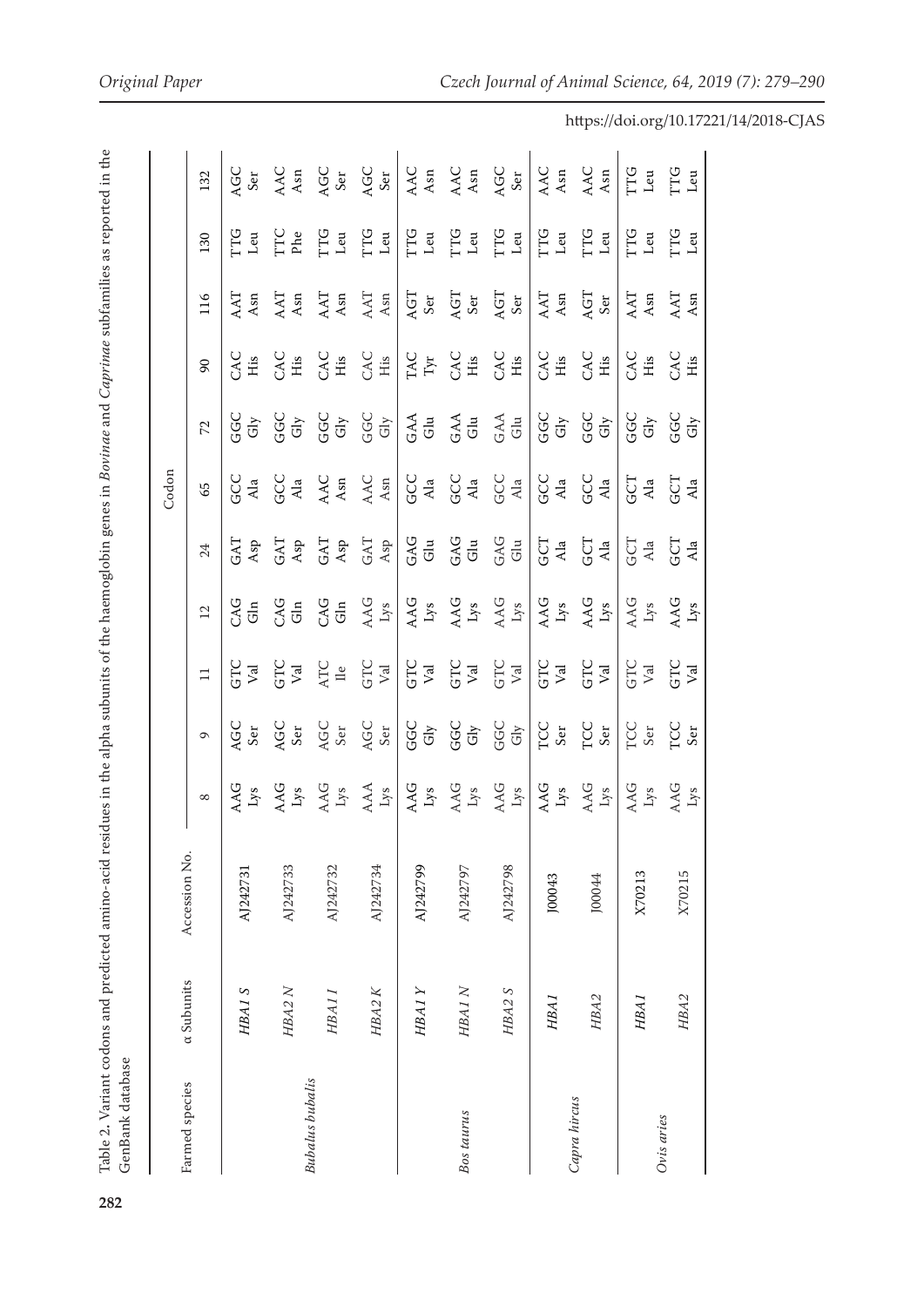| Table 3. List of the nine individuals characterized by different haemoglobin (HB) electrophoretic phenotypes selected |
|-----------------------------------------------------------------------------------------------------------------------|
| in this study for the DNA sequencing                                                                                  |

|                | Sample Phenotype                 | Globin symbols<br>for HB tetramers                                                                                                                                                                                                            |        | HBA alleles |        |        |              | HBB alleles  |
|----------------|----------------------------------|-----------------------------------------------------------------------------------------------------------------------------------------------------------------------------------------------------------------------------------------------|--------|-------------|--------|--------|--------------|--------------|
| $\mathbf{1}$   | AA                               | $\alpha_{2}^{S}$ $\beta_{2}^{A}$ , $\alpha_{2}^{N}$ $\beta_{2}^{A}$                                                                                                                                                                           | HBA1 S | HBA2 N      |        |        | <b>HBB</b> A |              |
| 2              | $AA^S$                           | $\alpha_{2}^{S}$ $\beta_{2}^{A}$ , $\alpha_{2}^{N}$ $\beta_{2}^{A}$ , $\alpha_{2}^{S}$ $\beta_{2}^{T}$ , $\alpha_{2}^{N}$ $\beta_{2}^{T}$                                                                                                     | HBA1 S | HBA2 N      |        |        | HBB A        | HBB T        |
| 3              | $A^S A^S$                        | $\alpha_{2}^{S}$ $\beta_{2}^{T}$ , $\alpha_{2}^{N}$ $\beta_{2}^{T}$                                                                                                                                                                           | HBA1 S | HBA2 N      |        |        |              | <b>HBB</b> T |
| $\overline{4}$ | <b>BB</b>                        | $\alpha^I$ <sub>2</sub> $\beta^A$ <sub>2</sub> , $\alpha^K$ <sub>2</sub> $\beta^A$ <sub>2</sub>                                                                                                                                               |        |             | HBA1 I | HBA2 K | HBB A        |              |
| 5              | BB <sup>S</sup>                  | $\alpha^{I}_{2}\beta^{A}_{2}$ , $\alpha^{K}_{2}\beta^{A}_{2}$ , $\alpha^{I}_{2}\beta^{T}_{2}$ , $\alpha^{K}_{2}\beta^{T}_{2}$                                                                                                                 |        |             | HBA1I  | HBA2K  | HBB A        | <b>HBB</b> T |
| 6              | $B^{S}B^{S}$                     | $\alpha^I$ <sub>2</sub> $\beta^T$ <sub>2</sub> , $\alpha^K$ <sub>2</sub> $\beta^T$ <sub>2</sub>                                                                                                                                               |        |             | HBA11  | HBA2K  |              | HBB T        |
| 7              | AB                               | $\alpha^{S}_{2}$ $\beta^{A}_{2}$ , $\alpha^{N}_{2}$ $\beta^{A}_{2}$ , $\alpha^{I}_{2}$ $\beta^{A}_{2}$ , $\alpha^{K}_{2}$ $\beta^{A}_{2}$                                                                                                     | HBA1 S | HBA2 N      | HBA1 I | HBA2K  | HBB A        |              |
| 8              | $A^{S}B^{S}$                     | $\alpha_{2}^{S} \beta_{2}^{T}$ , $\alpha_{2}^{N} \beta_{2}^{T}$ , $\alpha_{2}^{I} \beta_{2}^{T}$ , $\alpha_{2}^{K} \beta_{2}^{T}$                                                                                                             | HBA1 S | HBA2 N      | HBA1 I | HBA2K  | HBB A        | <b>HBB</b> T |
| $\mathbf Q$    | AB A <sup>S</sup> B <sup>S</sup> | $\alpha^{S}_{2}\beta^{A}_{2}, \alpha^{N}_{2}\beta^{A}_{2}, \alpha^{I}_{2}\beta^{A}_{2}, \alpha^{K}_{2}\beta^{A}_{2},$<br>$\alpha^{S}_{2}\beta^{T}_{2}, \alpha^{N}_{2}\beta^{T}_{2}, \alpha^{I}_{2}\beta^{T}_{2}, \alpha^{K}_{2}\beta^{T}_{2}$ | HBA1S  | HBA2N       | HBA1I  | HBA2K  | HBB A        | HBB T        |

were found, differing in a neutral-to-neutral amino acid replacement, Ala134Thr (Di Luccia et al. 1991a; Iorio et al. 2004). Part C of Table 1 summarizes the tetramers observable depending on the haemoglobin electrophoretic phenotypes, which, in turn, depend on the genetic polymorphism at subunits alpha and beta. Particularly, the gene and protein variants have been renamed according to the letter code indicating the substitution in the mature protein consequent to the mutation in the codons, as shown in Table 2.

*Blood samples.* Previously, a total of 398 adult animals had been randomly sampled in two breeding areas of the Campania region and analysed for HB polymorphism (Iorio et al*.* 2004). Thereafter, nine individuals characterized by different HB phenotypes (Table 3) were selected in this study for DNA sequencing.

*DNA analyses.* Polymerase chain reaction (PCR) of haemoglobin subunits alpha and haemoglobin subunits beta was carried out using about 20–50 ng of genomic DNA extracted from leukocytes according to Goossens and Kan (1981). The genes were amplified with 1 U of AmpliTaq Gold DNA Polymerase (Applied Biosystems, USA) using 0.4 µM heterologous primers designed on the basis of the goat haemoglobin alpha subunit and the sheep beta one, Accession No. J00044 and X14727, respectively. After an initial activation step (95°C for 10 min), the reaction mixture was subjected to a three-step cycle repeated 30 times, each step consisting of 30 s denaturation at 95°C, 30 s annealing at 55°C, and 1 min extension at 72°C.

The primers used were:  $\alpha$ -forward (5'-T<sub>-349</sub>) CCCTTCCGTTCTCAAGACA<sub>-330</sub>-3'), α-reverse  $(5'-A_{+962}GGGGTGGCCATTTCAGCACT_{+943}-3'),$  $\beta$ -forward (5'-A<sub>-157</sub>AGTCAGTGCCAG-GAAGACC<sub>-138</sub>-3'),  $\beta$ -reverse (5'-C<sub>+1803</sub> ATCT- $GAGTAAGAGACAGTG_{+1784}^{\sim}3$ .

The amplicons were purified on agarose gel by QIAquick Gel Extraction Kit (Qiagen, USA), and ligated to the pGEM-T Easy Vector (Promega, USA). After transformation into the *E. coli* TG1 strain (Promega), positive colonies containing the plasmid DNA were purified by QIAprep Spin Miniprep Kit (Qiagen) and sequenced with T7 and SP6 primers. Restriction and modifying enzymes were from GE Healthcare Bio-Sciences (USA) or Promega; oligonucleotide synthesis and nucleotide sequencing was carried out at Primm (Italy); ampicillin, isopropyl-β-D-thiogalactopyranoside (IPTG) and X-Gal were from Sigma-Aldrich (USA).

*Phylogenetic classification.* For an evolutionary study on the haemoglobin subunit alpha of *B. bubalis*, the corresponding genes of other farmed species were included in the analysis. The nucleotide sequence alignment and the percentage of protein identity were obtained with CLUSTALW2 or EMBOSS Needle software, respectively; interspersed elements were analysed by a RepeatMasker Web Server. The phylogenetic tree was inferred by using the Maximum Likelihood method based on the Tamura-Nei model. Initial tree(s) for the heuristic search were obtained automatically by applying Neighbour-Join and BioNJ algorithms to a matrix of pair-wise distances estimated using the Maximum Composite Likelihood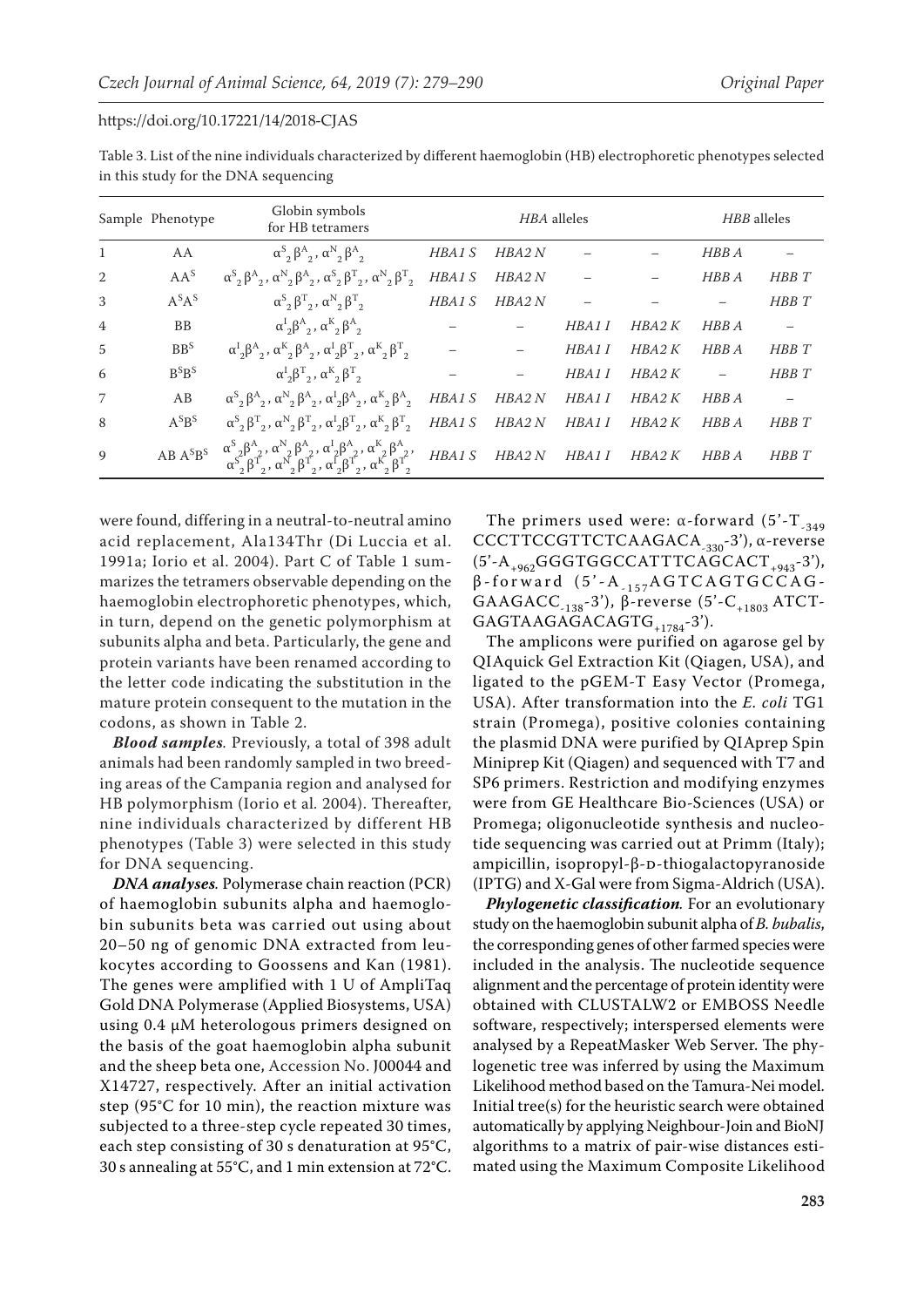(MCL) approach, and then selecting the topology with superior log likelihood value. The robustness of the inferred tree was evaluated by applying 1000 bootstrap replications. Analyses were conducted in MEGA X (Kumar et al. 2018).

## **RESULTS**

*Evidence from HB sequence analysis.* Aligning the nucleotide sequences of the various amplicons obtained from the buffalo's DNA samples (Table 3), and the sequence of both the goat and sheep alpha and beta subunits, gave the following results: (i) the size of each of the four different sequenced clones of the subunit alpha was 1311 bp; (ii) the length of the five different sequenced clones of the subunit beta ranged from 1841 to 1960 bp, due to an insertion of 119 nucleotides (data not shown); (iii) the nucleotide sequences of the amplicons of both alpha and beta subunits show the presence of canonical hallmarks characteristic of the haemoglobin genetic structures, namely three exons and two introns with consensus intron/ exon splice junctions; (iv) the 5' UTR included all sequences defined as important for transcription and translation events such as the CCAAT box, the ATA box and the presumed mRNA Cap site, whereas, in the 3' UTR, the hexanucleotide AATAAA polyadenylation signal and the poly (A) addition site were present; (v) the ATG start codon and the TAA stop codon were present.

In addition, Table 2 shows codons differing among the alpha subunits in *B. bubalis* and/or when contrasted to the corresponding codons in *Bovinae* and *Caprinae* subfamilies, as reported in the GenBank according to the related sequence Accession number. As for *B. bubalis,* six codons were detected to vary among the four amplicons of the alpha subunit. Notably, at codon position 8 (with reference to the Accession No. AJ242731), the subunit *HBA2 K* presents the AAA triplet while the three other subunits present the AAG triplet (c.24G>A), both of them coding for lysine. At codon position 11, the subunit *HBA1 I* presents the ATC triplet while the three other subunits present the GTC triplet (c.31G>A), the former coding for isoleucine while the latter codes for valine. At codon position 12, the subunit *HBA2 K* presents the AAG triplet (lysine) while the three other subunits present the CAG triplet (glutamine) (c.34A>C). At codon position 65, two subunits (*HBA2 K* and *HBA1 I*) present the AAC triplet (asparagine) while the two other subunits present the GCC triplet (alanine) (c.193G>A and c.194A>C). At codon position 130, the subunit *HBA2 N* presents the TTC triplet (phenylalanine) while the three other subunits present the TTG triplet (leucine) (c.390G>C). At codon position 132, the subunit *HBA2 N* presents the AAC triplet (asparagine) while the three other subunits present the AGC triplet (serine) (c.395A>G). The variant codons at positions 8, 11 and 12 are located in the first exon, the one at position 65 in the second exon, and the two at positions 130 and 132 are

Table 4. Variant codons in the coding region of the beta subunits of *B. bubalis* and deduced amino-acid replacements. An asterisk (\*) indicates the conserved nucleotide with respect to the *HBB A* allele. Synonymous codons are indicated by the abbreviation "syn". In the *HBBP* gene, a stop codon at position 58 (with reference to the Accession No. AM886149) terminates the amino-acid sequence

|              |          |                        |            | Codon    |         |                          |            |
|--------------|----------|------------------------|------------|----------|---------|--------------------------|------------|
| Subunit beta |          |                        |            |          |         |                          |            |
|              | 58       | 81                     | 96         | 101      | 115     | 128                      | 134        |
|              | AAG      | AAG                    | <b>CAT</b> | AAC      | CGC     | <b>GAC</b>               | <b>GCT</b> |
| HBB A        | Lys      | Lys                    | His        | Asn      | Arg     | Asp                      | Ala        |
|              | ***      | ${}^{\ast\ast}{\rm A}$ | 染染染        | 染染物      | ***     | ***                      | $A^{**}$   |
| HBB T        |          | syn                    |            |          |         |                          | Thr        |
|              | ***      | ***                    | $C^*C$     | ***      | ***     | 染染染                      | 杀杀杀        |
| HBG          |          |                        | syn        |          |         |                          |            |
|              | ***      | ***                    | 染染染        | $T^{**}$ | $^*A^*$ | <b>ACT</b>               | $A^{**}$   |
| <b>HBE</b>   |          |                        |            | Tyr      | His     | Ser                      | Thr        |
|              | $T^{**}$ | ***                    | 染染染        | ***      | $^*A^*$ | ACT                      | $A^{**}$   |
| <b>HBBP</b>  | End      | -                      |            | —        | —       | $\overline{\phantom{m}}$ |            |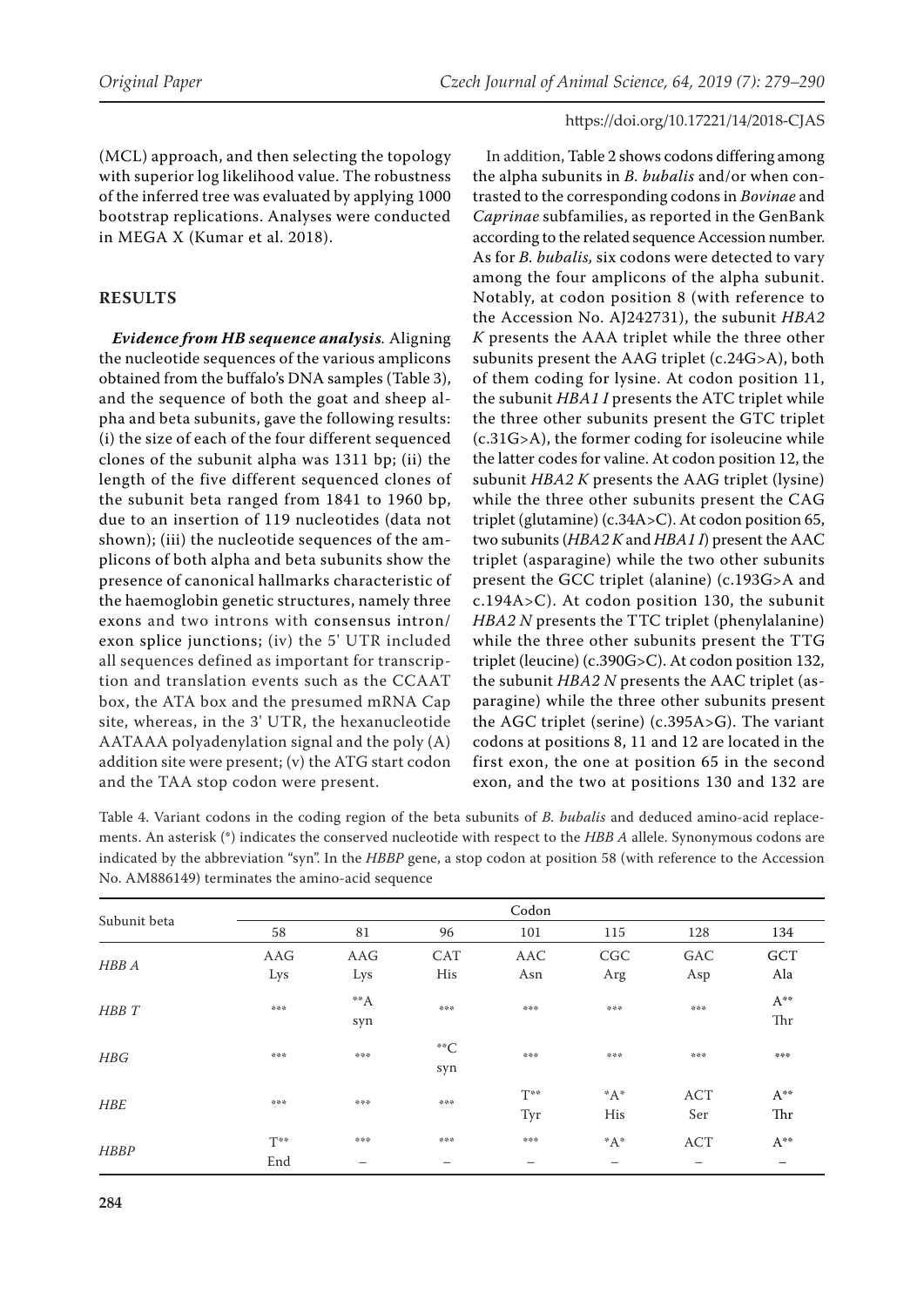|                      | $-1120$                                                                         |      |
|----------------------|---------------------------------------------------------------------------------|------|
| HBB A                | TCCTACAGTCACAGCTTGGGATAAGACTGAAATACCCTGAATCTAACCTTGG <b>ATTTTCCT</b>            | 1197 |
| <b>HBB</b><br>$\tau$ | TCCTACAGTCACAGCTTGGGATAAGACTGAAATACCCTGAATCTAACCTTGG <b>ATTTTCCT</b>            | 1197 |
| <b>HBG</b>           | TCCTACGGCCACAGCTTGGTATGAGACTGAAATACCCTGAATCTAACCTTGGACTTTGCT                    | 1198 |
| <b>HBE</b>           | TCCTACGGCCACAGCTTGGTATGAGACTGAAATACCCTGAATCTAACCTTGG <b>ACTTTGCT</b>            | 1198 |
| <b>HBBP</b>          |                                                                                 |      |
|                      | TCCTACGGCCACAGCTTGGTATGAGACTGAAATACCCTGAATCTAACCTTGG <b>ACTTTGCT</b>            | 1198 |
|                      | 1191*                                                                           |      |
| HBB A                | CATAGCTCAGTTGGTTAAGCGTCTGCCTGCAATGCAAGAGATCCCAGTTCGATTCCTGGG                    | 1257 |
| HBB T                | CATAGCTCAGTTGGTTAAGCGTCTGCCTGCAATGCAAGAGATCCCAGTTCGATTCCTGGG                    | 1257 |
| <b>HBG</b>           | CATAGCTCAGTTGGTAAAGAGTCTGCCTGCAATGCAAGAGATCCCAGTTCTATTCTTGGG                    | 1258 |
| <b>HBE</b>           | CATAGCTCAGTTGGTAAAGAGTCTGCCTGCAATGCAAGAGATCCCAGTTCTATTCTTGGG                    | 1258 |
| <b>HBBP</b>          | CATAGCTCAGTTGGTAAAGAGTCTGCCTGCAATGCAAGAGATCCCAGTTCTATTCTTGGG                    | 1258 |
|                      |                                                                                 |      |
|                      | *1307                                                                           |      |
| HBB A                | TCAGGAAGGATGGCTGGAGAAGGGATAGGCACCCACTCTAGTATTCTTGGGTTTCCCTTG                    | 1317 |
| HBB T                | TCGGGAAGGATGGCTGGAGAAGGGATAGGCACCCACTCTAGTATTCTTGGGTTTCCCTTG                    | 1317 |
| <b>HBG</b>           | TCGGGAAGGACATCTGGAGAAGGGATAGGCACCCACTCCAGTATTATTAGGTTTCCCCTG                    | 1318 |
| <b>HBE</b>           | TCGGGAAGGACATCTGGAGAAGGGATAGGCACCCACTCCAGTATTCTTGGGTTTCCCCTG                    | 1318 |
| <b>HBBP</b>          | TCGGGAAGGACATCTGGAGAAGGGATAGGCACCCAGTCCAGTATTCTTGGGTTTCCCCTG                    | 1318 |
|                      | 1307* *1309                                                                     |      |
| HBB A                | TGGCTCAGCTGGTAAAGAATCTGCCTGCAATGTGGGAGACCCGGCCTCTATCCCTGAGTT                    |      |
| HBB T                | TGGCTCAGCTGGTAAAGAATCTGCCTGCAATGTGGGAGACCCGGO                                   | 1377 |
|                      |                                                                                 | 1362 |
| <b>HBG</b>           | TGGCTCAGCTGGTAAAGAATCTGCCTGCAATGTGGGAGACCTGGG                                   | 1363 |
| <b>HBE</b>           | TGGCTCAGCTGGTAAAGAATCTGCCTGCAATGTGGGAGACCTGGG                                   | 1363 |
| <b>HBBP</b>          | TGGCTCAGCTGGTAAAGAATCTGCCTGCAATGTGGGAGACCTGGG                                   | 1363 |
|                      | *1426                                                                           |      |
| HBB A                | GGGAAGATCCCCTGGAGAAGGGAAAGGTTACCCACTCCAGTATTCTTGTTTCCCTTGT                      | 1437 |
|                      |                                                                                 |      |
| HBB A                | GGCTCAGCTGGTAAAGAATCTGCCTGCAATGTGGGAGACCCGG0TTCTATACCTGAGTTG                    | 1497 |
| HBB T                | TITCTATACCTGAGTTG                                                               | 1378 |
| HBG                  | TITCTATCCCTGGGTTG                                                               | 1379 |
| <b>HBE</b>           | TITCTATCCCTGGGTTG                                                               | 1379 |
| <b>HBBP</b>          | TITCTATCCCTGGGTTG                                                               | 1379 |
| HBB A                | GGAAGATCCCCTGGAGAAGGGAAAGGCTACCCACTCGAGTATTCTGCCCTGGAGAAATCC                    | 1557 |
| HBB T                | GGAAGATCCCCTGGAGAAGGGAAAGGCTACCCACTCCAGTATTCTGCCCTGGAGAAATCC                    |      |
|                      |                                                                                 | 1438 |
| <b>HBG</b>           | GGAAGATCCGCTGGAGAAGGGAAAGACTACCCACTCCTGTATTCTGCCCTGGAGAAATCC                    | 1439 |
| <b>HBE</b>           | GGAAGATCCCCTGGAGAAGGGAAAGACTACCCACTCCAGTATTCTGGCCTGGAGAAATCC                    | 1439 |
| <b>HBBP</b>          | GGAAGATCCCCTGGAGAAGGGAAAGACTACCCACTCCAGTATTCTGGCCTGGAGAAATCC<br>$1392*$         | 1439 |
|                      |                                                                                 |      |
| HBB A                | ATGGACTGTATAGTCCATGGGGTTGCAAAGAATCAGACACGACTGAGAGACTCTCCCTTC                    | 1617 |
| HBB T                | ATGGACTGTATATTCCATGGGGTTGCAAAGAATCAGACGCGACTGAGAGACTCTCCCTTC                    | 1498 |
| <b>HBG</b>           | ATGGACTGTATAGTCCATGGGGTTGCAAAGAATCAGACACGACTGAGAGACTCTCCCTTC                    | 1499 |
| <b>HBE</b>           | ATGGACTGTATAGTCCATGGGGTTGCAAAGAATCAGACACGACTGAGAGACTCTCCCTTC                    | 1499 |
| <b>HBBP</b>          | ATGGACTGTATAGTCCATGGGGTTGCAAAGAATCAGACACGACTGAGAGACTCTCCCTTC                    | 1499 |
|                      |                                                                                 |      |
| HBB A                | $*1627$<br><b>ACTCACCTGC</b> ACTAACCCTGCCCTTGCTTAATGTCTTTTCCACACAGCTCCTGGGCAACG | 1677 |
| HBB T                | <b>ACTCACCTGC</b> ACTAACCCTGCCCTTGCTTAATGTCTTTTCCACACAGCTCCTGGGCAACG            | 1558 |
| <b>HBG</b>           | <b>ACTCACCTGC</b> ACTAACCCTGCCCTTGCTTAATGTCTTTTCCACACAGCTCCTGGGCAACG            | 1559 |
| HBE                  | <b>ACTCACCTGC</b> ACTAACCCTGCCCTTGCTTAATGTCTTTTCCACGCAGCTCCTGGGCAACG            | 1559 |
|                      |                                                                                 |      |
| <b>HBBP</b>          | <b>ACTCACCTGC</b> ACTAGCCCTGCCCTTGCTTAATGTCTTTTCCACGCAGCTCCTGGGCAACG            | 1559 |

Figure 2. Multiple sequence alignment of the five beta subunits of *B. bubalis* in the region surrounding the 119 bp insertion of the *HBB A* allele (Accession No. AM886147). The SINE elements are bolded; an asterisk identifies the start or end point for each element; top numbers define the location of SINE in the *HBB A* allele, with respect to the other allele (*HBB T*) or the other subunits (bottom numbers). In the *HBB A* allele, three SINEs were located at positions g.1190–1307, g.1307–1426 and g.1426–1627 (top numbers), the beginning of the second and third SINE is coincident with the end of the first and second SINE, respectively. In the *HBB T* allele (Accession No. AM886148) and remaining subunits, two SINEs were located at positions g.1191–1307 and g.1309–1392 (bottom numbers). Partial segments of the g.1363–1481 insertion of the *HBB A* allele are repeated in adjacent upstream or downstream regions of the other beta subunits, and in particular: (i) the first one (unshadowed box extending from g.1364 to 1415) is downstream repeated at position g.1483–1534 of all five beta subunits; (ii) the second one (dark grey box extending from g.1416 to 1426) is a copy of the g.1297–1307 upstream region and is essentially repeated in the g.1535–1544 downstream region; (iii) the third one (light grey box extending from g.1428 to 1481) is a copy of the g.1309–1362 upstream region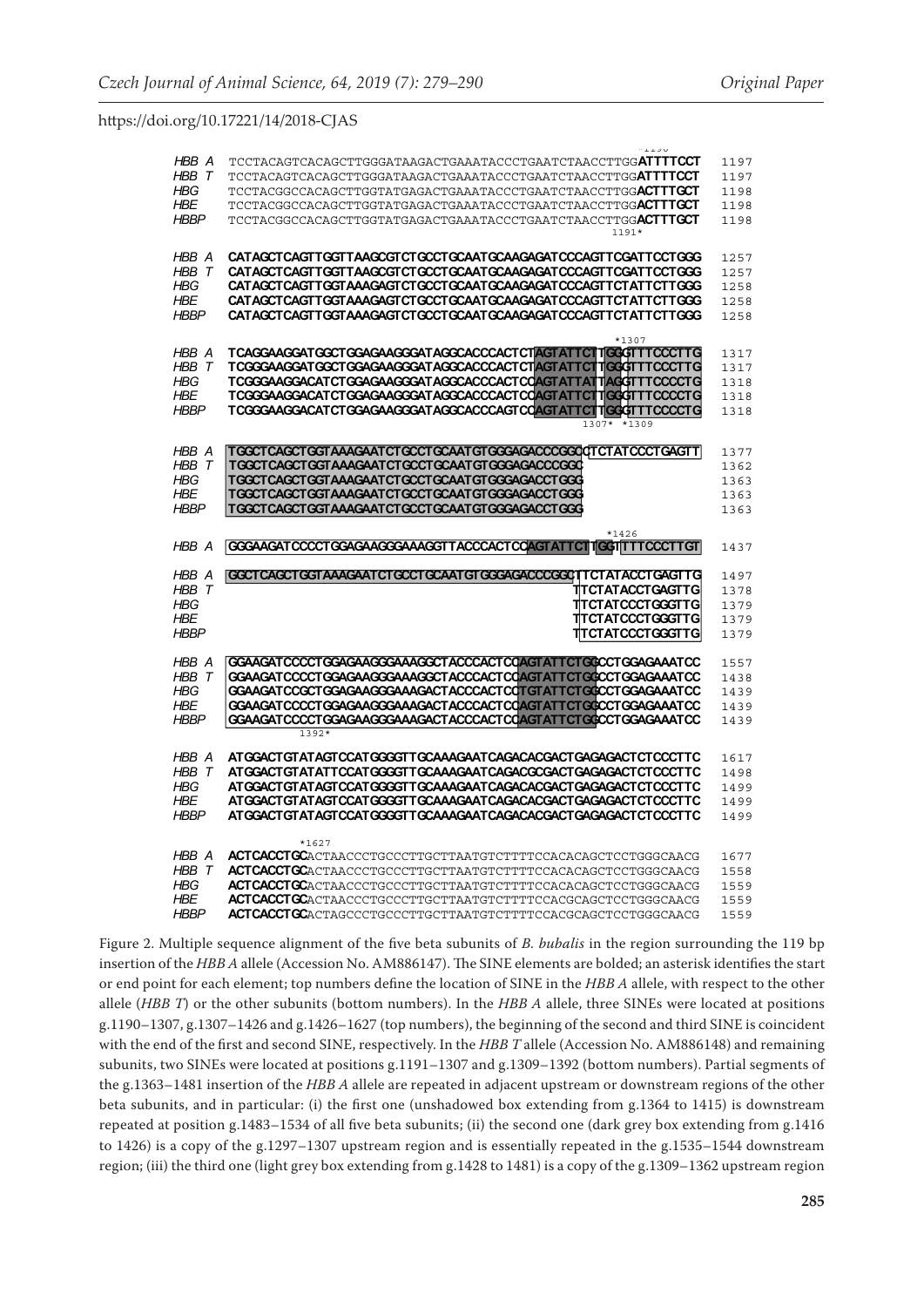

Figure 3. Maximum Likelihood phylogenetic tree of the alpha subunit nucleotide sequences. The tree is drawn to scale, with branch lengths measured in the number of substitutions per site. Numbers on nodes refer to the bootstrap confidence values obtained after 1000 replicates. The accession numbers of the considered livestock sequences are listed in Table 2. The human sequence (Accession No. V00491) was included as out-group

located in the third exon of the corresponding genes. Table 4 presents codons differing among the beta subunits of *B. bubalis* as well as the deduced amino acid replacements. Divergent nucleotides with respect to the *HBB A* allele sequence are shown, while asterisks point to the conserved nucleotides. In the *HBBP* gene, a stop codon at position 58 (with reference to the Accession No. AM886149) terminates the amino acid sequence.

Comparison of the multiple alignments among the amplified beta subunits of *B. bubalis* nucleotide sequences evidenced the presence of several variations located in the exonic and intronic regions. As shown in Table 1, *HBB A* and *HBB T* alleles correspond to the codified beta globin chains  $\beta^A$ and  $\beta^T$ , respectively. In their coding sequence (with reference to the Accession No. AM886147), they differ only for two codons, i.e. at codon 81 (second exon), where AAG and AAA triplets, both coding for lysine, are respectively present, and at codon 134 (third exon), where GCT (alanine) and ACT (threonine) are present. However, the most relevant difference between the *HBB A* and *HBB T* alleles concerns their second intronic regions where, in *HBB A,* eight random variations and the aforementioned insertion of 119 nucleotides after position g.1363 (Accession No. AM886147) can be found (Figure 2). Notably, the insertion is essentially constituted by three repeated segments, namely: (i) the first (unshadowed box extending

g.1364–1415), which is downstream repeated at position g.1483–1534 in all five subunits in the beta cluster; (ii) the second (dark grey box extending g.1416–1426), which is a copy of the g.1297–1307 upstream region and is essentially repeated in the g.1535–1544 downstream region; (iii) the third (light grey box extending g.1428–1481), which is a copy of the g.1309–1362 upstream region.

As for the three remaining beta subunits, comparison of the multiple alignments evidenced that: (i) the *HBG* gene exhibits a variation, located at position c.288 (Accession No. AM886151) of the second exon, leading to a synonym triplet (CAC instead of CAT), coding for His96; (ii) in the *HBE* gene, a nucleotide substitution, located at position c.301 (Accession No. AM886150) of the second exon, changes the AAC codon for Asn101 into the TAC codon for Tyr101; (iii) the *HBBP* gene shows a sequence variant in the exonic region at position c.172 (Accession No. AM886149) of the second exon replacing the AAG codon for Lys58 with the TAG stop codon.

Furthermore, when compared to the other genes, *HBE* and *HBBP* share five sequence variations in the third exon, located at c.344, c.382, c.383, c.384 and c.400 (with reference to both Accession No. AM886150 and AM886149), all producing aminoacid substitutions. The above cited amino-acid replacements are listed in Table 4.

*Evidence from the phylogenetic analysis.* By observing the nucleotide differences found in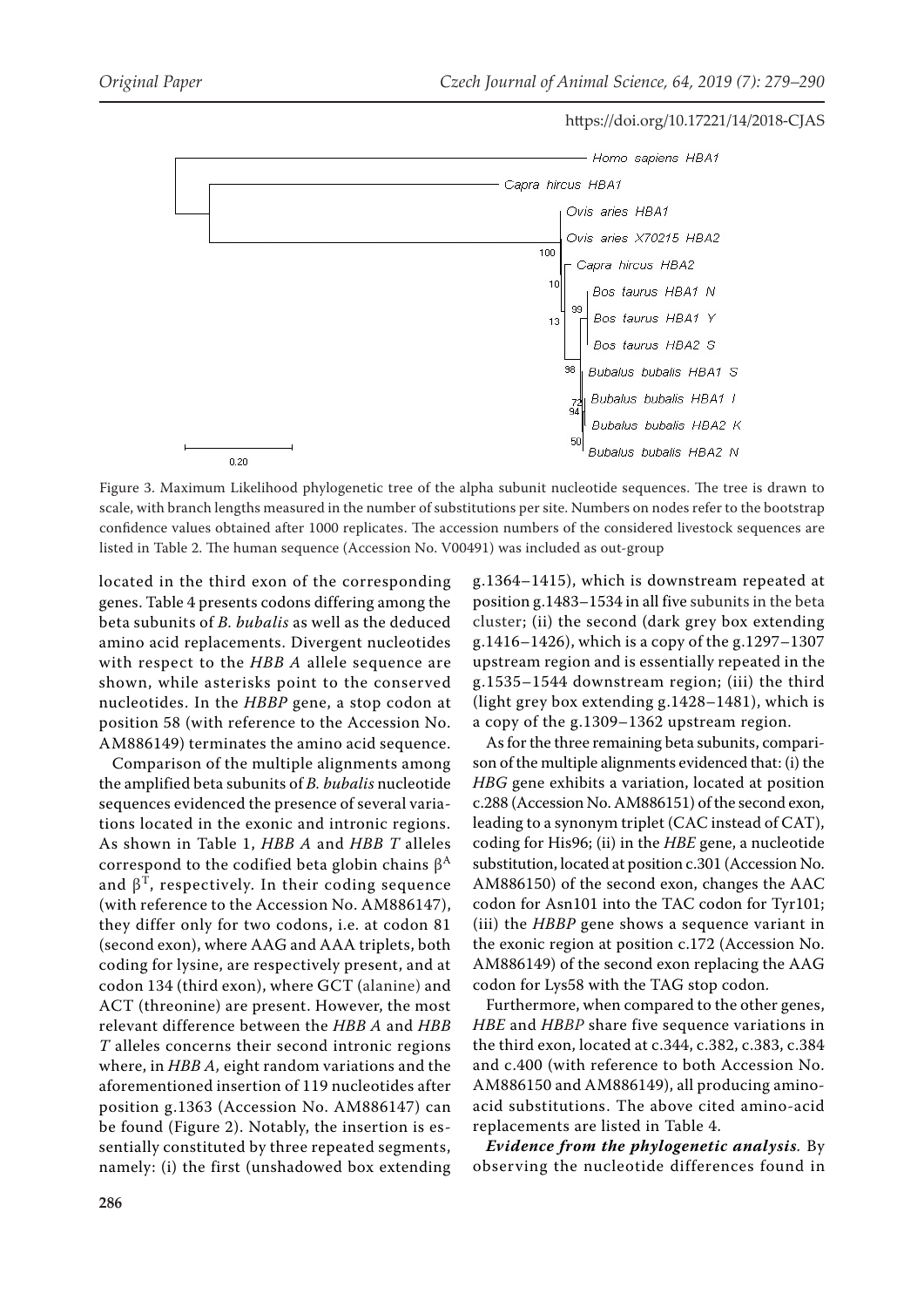

Figure 4. Maximum Likelihood phylogenetic tree of the beta subunit nucleotide sequences. The tree is drawn to scale, with branch lengths measured in the number of substitutions per site. Numbers on nodes refer to the bootstrap confidence values obtained after 1000 replicates. Accession numbers of the considered sequences are, for *B. bubalis*, AM886147 (*HBB A*) and AM886148 (*HBB T*); for *B. taurus*, AB512625 (*HBB A*) and AB512624 (*HBB B*); for *O. aries*, DQ352470 (*HBB A*) and DQ352471 (*HBB B*); for *C. hircus*, DQ350619 (*HBB A*) and M15387 (*HBB-alanine*). Despite showing a nucleotide sequence different from DQ350619, the sequence M15387 also encodes for *HBB A*. The human sequence (Accession No. KU350152.1) was included as out-group

eleven codons among the alpha subunits of the four ruminant species considered (Table 2), we notice that most variations involve only genes of *B. bubalis*, such as those related to codons 8, 11, 12, 65, 130 and 132. Conversely, comparing the sequences in the non-buffalo species, codons 9, 24 and 132 account for the most relevant differences among them.

Figure 3 shows the phylogenetic tree built on the basis of a comparison between the corresponding alpha subunits in the considered species. Clearly, an early branch allowed the separation of the *Bovinae* from the *Caprinae* clade; a successive branching separated *B. bubalis* from *B. taurus*, followed by a separation between *C. hircus* and *O. aries*. Figure 4 shows the phylogenetic tree built on the basis of a comparison between the corresponding beta subunits in the considered species. Again in this case, the branching pattern was indicative of a recent common ancestor between *B. bubalis* and *B. taurus* beta subunits.

## **DISCUSSION**

*Haemoglobin subunits alpha.* The nucleotide sequences of the four alpha subunits confirm the existence of two haplotypes named *A* and *B* whose sequence variations are restricted to the exonic regions. Based on the evidence provided by a comparison within and among the considered species, the mutational events related to the sequence variations in the various alleles seem to have occurred more or less recently in evolutionary time, thus highlighting a different rate of gene homogenization (Elder and Turner 1995; Liao 1999; Carson and Scherer 2009; Ganley 2013). In other words, the presence of a reduced or high number of variant alleles might be explained as recent or ancient mutations, respectively. For instance, the nucleotide variation corresponding to Ile11Val may represent a recent sequence variation, whereas the one corresponding to Gln12Lys seems to be more ancient. Similarly, Leu130Phe may correspond to a recent mutation while Asn132Ser may correspond to an ancient one. As for the other farmed species, the point mutations responsible for the His90Tyr and Asn132Ser replacements could correspond to recent sequence variation in *B. taurus*, similarly to Asn116Ser in *C. hircus*. On the other hand, the codon differences among the various species at position 9, 24, 72 and 116 seem to be the oldest ones, as they are almost completely homogenized and fixed in each species. In this regard, no discriminant codons apparently exist for *Bovinae,* whereas *Caprinae* exhibit discriminant codons in the above-mentioned positions.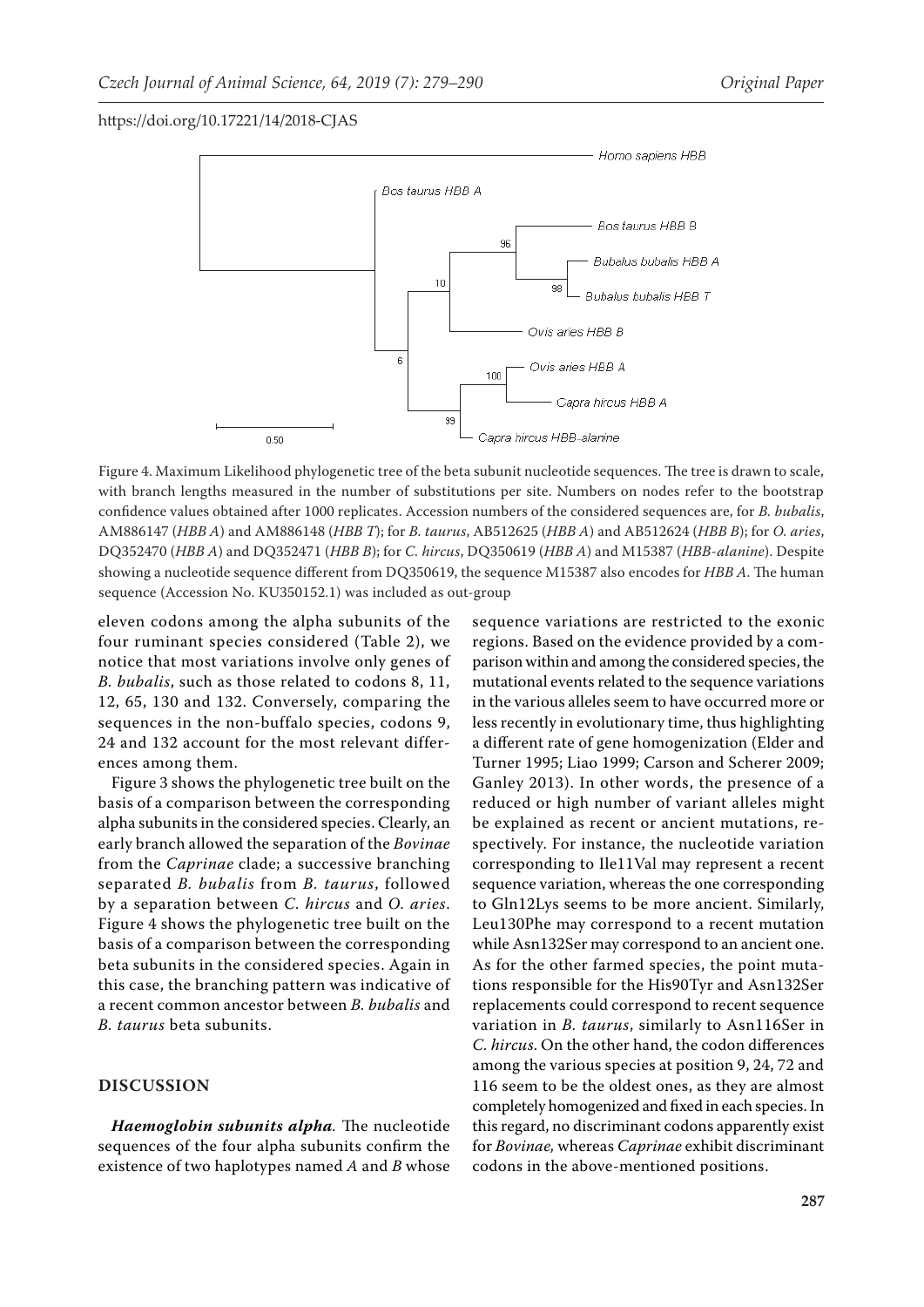Concerning codon 65, a number of mammalian species exhibit a putatively ancestral codon GAC for Asp (Kleinschmidt and Sgouros 1987). This codon, due to an early c.194A>C variation, transformed into GCC, coding for the Ala present in the less common haplotype *A* of river buffalo, in *B. taurus*, *C. hircus* and *O. aries*, as well as in other *Artiodactyla* species. Another c.193G>A variation changed the GAC for Asp into AAC for Asn, present in the *B* haplotype of river buffalo, as well as in northern elk; this substitution involves a CpG dinucleotide, considered to be a hot spot mutation site (Perutz 1990). Furthermore, based on these findings and a definitive knowledge of the deduced primary structures, some discrepancies emerge with respect to a previous report (Ferranti et al. 2001), regarding an erroneous assignment at amino acid position 9, 44 and 116. The gene sequence analysis showed that the correct codons are AGC, TTC and AAT corresponding to Ser9, Phe44 and Asn116, instead of the erroneously assigned Gly, Pro and Ser.

The separation between *Bovinae* and *Caprinae*  appears relevant on the phylogenetic tree, showing that these families are divided into two coherent groups. In particular, the *Caprinae* and *Bovinae* clades took a different evolutionary route from a common ancestor. The earlier evolutionary differentiation involved the *Bovinae* clade, followed by a branch separating *B. bubalis* from *B. taurus*.

*Haemoglobin subunits beta.* The five beta subunits amplified from *B. bubalis* L. were classified as adult (*HBB A* and *HBB T*), fetal (*HBG*), embryonic (*HBE*) and pseudogene (*HBBP*) on the basis of a comparison of their deduced amino-acid sequences with those from related species. The first observation on beta subunits from river buffalo regarded the presence of a nucleotide insertion spanning 119 bp found in the second intronic region of only the *HBB A* allele. This region could be considered as an inverted duplicated segment, probably deriving from a cross-chromosome rearrangement; it is likely that transposable elements were responsible for this modification, thus confirming their pivotal role in shaping the genome (Finnegan 1989). Indeed, an analysis performed with the RepeatMasker Web Server allowed the identification of transposable elements belonging to the family of short interspersed nuclear elements (SINE) in all five beta subunits. In the *HBB A* allele (Accession No. AM886147), three SINEs

were located at position g.1190–1307, 1307–1426 and g.1426–1627, whereas in the *HBB T* allele (Accession No. AM886148) and remaining beta subunits, two SINEs were located at g.1191–1307 and g.1309–1392 (Figure 2).

The evolutionary classification of the five beta subunits of river buffalo was better assessed through pair-wise alignments of their deduced amino acid sequences performed among the various β-chains, thanks also to the comparison with other species (Table 5). Indeed, a progressive decrease in amino-acid identity is evident moving from adult to embryonic beta globin in *O. aries*, *C. hircus* or *B. taurus*. A similar decrease observed for beta globins in *B. bubalis* allowed a reliable assignment of the corresponding beta subunits of this species, although the five beta globins of river buffalo showed higher degrees of identity, with values ranging from 99.3 to 91.7%. In the other species, the amino-acid identity decreased significantly up to 66.0% for *O. aries*, 65.3% for *C. hircus* or 61.9% for *B. taurus*. Meanwhile, in *B. bubalis,* the amino-acid identity suggests that the product of the *HBG* gene is a fetal beta chain, (95.2% identity with  $\beta^A$ ), the product of the *HBE* gene is an embryonic β-chain (92.4% identity with  $\beta^{A}$ ) whereas, due to the presence of a stop codon in the second exon, *HBBP* is a pseudogene. However, the termination apart, as regards the deduced β-chain from *HBBP*, an overall 99.3% identity with the embryonic beta chain encoded by *HBE* was found, suggesting that *HBBP* and *HBE* may result from the duplication of a common ancestral gene.

Contrary to what was observed for the alpha subunits, the Maximum Likelihood tree topology for the beta subunits did not show a clear separation between *Bovinae* and *Caprinae.* However*,* only branches connecting beta subunit sequences within the two sub-families were strongly supported by bootstrap values. In addition, beta subunits have recently been highlighted as not particularly suited for phylogenetic reconstruction, due to the low rate of substitutions in the coding regions (Jiang et al. 2015). Finally, the higher affinity for oxygen of the beta-like globin gene cluster (Nasuda-Kouyama et al. 1983) as well as its complexity due to the presence of both developmentally and environmentally regulated genes (Pieragostini et al. 2010; Philipsen and Hardison 2018) account for the difference in the adaptive value of the beta subunits compared to the alpha subunits.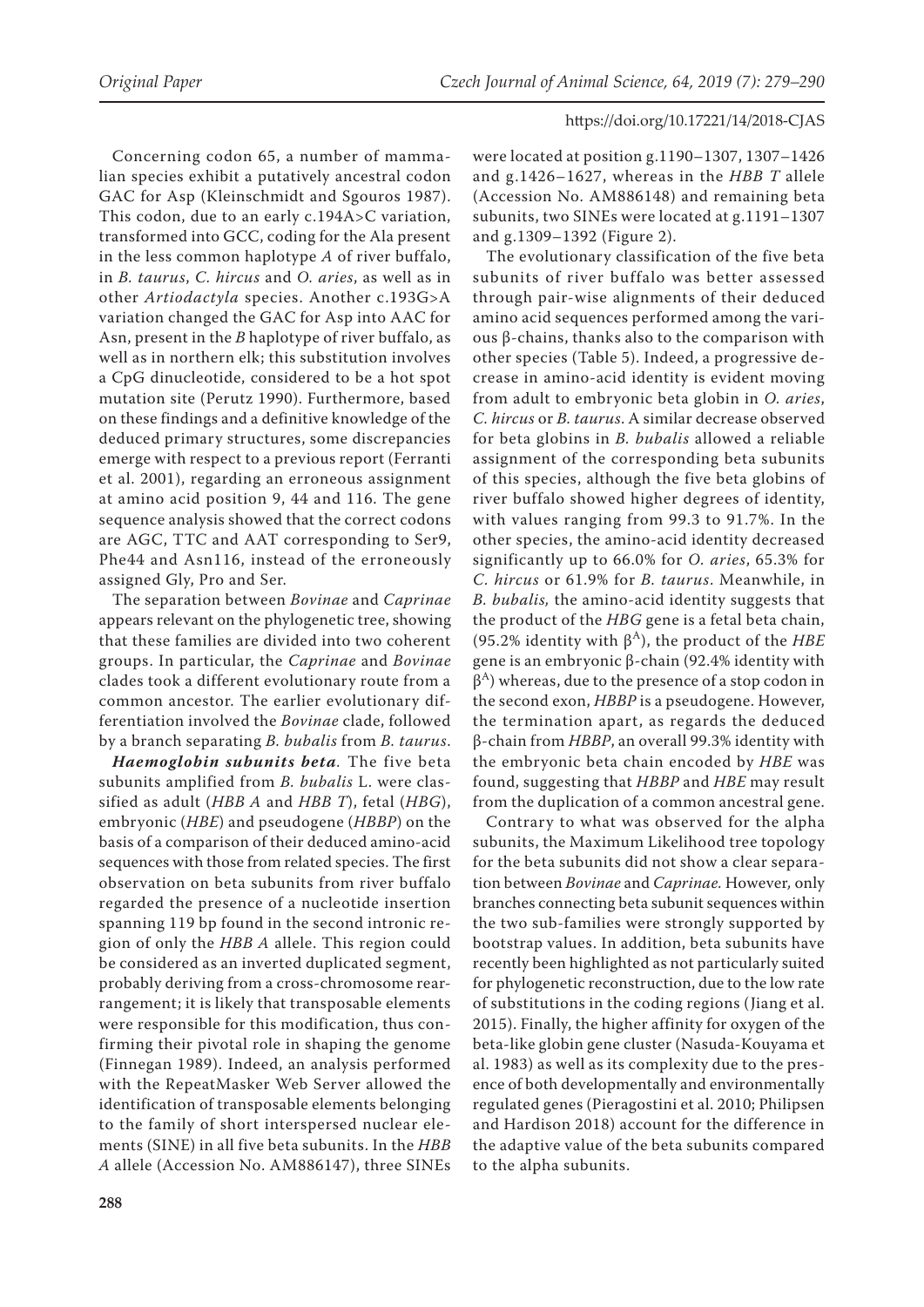Table 5. Comparison of the amino-acid identities obtained from a pair-wise alignment among the deduced beta chains in different farmed species

|                            |                      |                                   |           |                                   | Amino acid identity (%)                                                                                                                                                       |     |                 |
|----------------------------|----------------------|-----------------------------------|-----------|-----------------------------------|-------------------------------------------------------------------------------------------------------------------------------------------------------------------------------|-----|-----------------|
|                            | Accession No.        | Beta chains                       | $\beta^A$ | $\beta^T$                         | Y                                                                                                                                                                             | ε   | ψ               |
|                            | AM886147             | $\beta^A$                         | 100       |                                   |                                                                                                                                                                               |     |                 |
|                            | AM886148             | $\beta^T$                         | 99.3      | 100                               |                                                                                                                                                                               |     |                 |
| <b>Bubalus</b> bubalis     | AM886151             | $\gamma$                          | 95.2      | 94.5                              | 100                                                                                                                                                                           |     |                 |
|                            | AM886150             | $\boldsymbol{\epsilon}$           | 92.4      | 93.1                              | 97.2                                                                                                                                                                          | 100 |                 |
|                            | AM886149             | $\gamma$                          | 91.7      | 92.4                              | 96.6<br>99.3<br>$\epsilon^4$<br>$\gamma$<br>100<br>67.3<br>100<br>63.3<br>94.6<br>$\beta^C$<br>$\gamma$<br>100<br>78.6<br>100<br>63.3<br>66.7<br>$\beta^C$<br>$\gamma$<br>100 | 100 |                 |
|                            |                      |                                   | $\beta^A$ | $\beta^B$                         |                                                                                                                                                                               |     | $\epsilon^2$    |
|                            | P02070               | $\beta^A$                         | 100       |                                   |                                                                                                                                                                               |     |                 |
| Bos taurus<br>Capra hircus | AB512624             | $\beta^B$                         | 90.3      | 100                               |                                                                                                                                                                               |     |                 |
|                            | P02081               | Y                                 | 80.7      | 84.1                              |                                                                                                                                                                               |     |                 |
|                            | P06643               | $\epsilon^4$                      | 65.3      | 66.7                              |                                                                                                                                                                               |     |                 |
|                            | P06642               | $\epsilon^2$                      | 61.9      | 63.3                              |                                                                                                                                                                               |     | 100             |
|                            |                      |                                   | $\beta^A$ | $\beta^{\text{D} \textit{malta}}$ |                                                                                                                                                                               |     | $\varepsilon^2$ |
|                            | P02077               | $\beta^A$                         | 100       |                                   |                                                                                                                                                                               |     |                 |
|                            | unknown <sup>1</sup> | $\beta^{\text{D} \textit{malta}}$ | 99.3      | 100                               |                                                                                                                                                                               |     |                 |
|                            | P02078               | $\beta^C$                         | 81.4      | 85.5                              |                                                                                                                                                                               |     |                 |
|                            | P02082               | γ                                 | 81.4      | 80.7                              |                                                                                                                                                                               |     |                 |
|                            | P02105               | $\epsilon^2$                      | 65.3      | 65.3                              |                                                                                                                                                                               |     | 100             |
|                            |                      |                                   | $\beta^A$ | $\beta^B$                         |                                                                                                                                                                               |     |                 |
|                            | Q1KYZ7               | $\beta^A$                         | 100       |                                   |                                                                                                                                                                               |     |                 |
| Ovis aries                 | Q1KYZ6               | $\beta^B$                         | 95.2      | 100                               |                                                                                                                                                                               |     |                 |
|                            | P68056               | $\beta^C$                         | 89.0      | 85.5                              |                                                                                                                                                                               |     |                 |
|                            | P02083               | γ                                 | 81.4      | 81.4                              | 77.9                                                                                                                                                                          | 100 |                 |

1 Bannister et al. 1979

## **CONCLUSION**

Our results confirm that the overall pattern of genetic variation among the haemoglobin subunits is characterized by a high sequence similarity, and corroborate the hypothesis that the phenomenon is the result of a concerted evolution. The hallmark of 'concerted evolution' is that, in a group of species sharing a repetitive sequence family, the sequences are more homogeneous within each species than they are when compared between species. This observation implies that the common ancestral genome already had the repetitive sequence family, and that there was homogenization of the diverging sequences as they descended into the various present-day species. In the light of these theories, the relative gene homogenization of river buffalo seems to be more extensive than in other ruminant species.

In addition, our findings provide further proof of haemoglobin's generally accepted role as a model protein for studies aimed at monitoring genetic diversity among farmed animal species subjected to intensive artificial selection towards production traits. In this regard, the genetic characterization of the globin chains in *B. bubalis* in the present study substantiate the haemoglobin protein polymorphisms in river buffalo previously reported by Di Luccia et al. (1991b) and Iorio et al. (2004). Moreover, according to the latter authors, at the time of their survey, in the buffalo population in Campania, alpha haplotypes *A* and *B* (inferred from electrophoretic patterns) were found with a frequency of 0.044 and 0.956 respectively, while the beta alleles were respectively present with a frequency of 0.622 and 0.378. Based on these reference data and on the fact that neither alpha nor beta subunits have been the target of artifi-